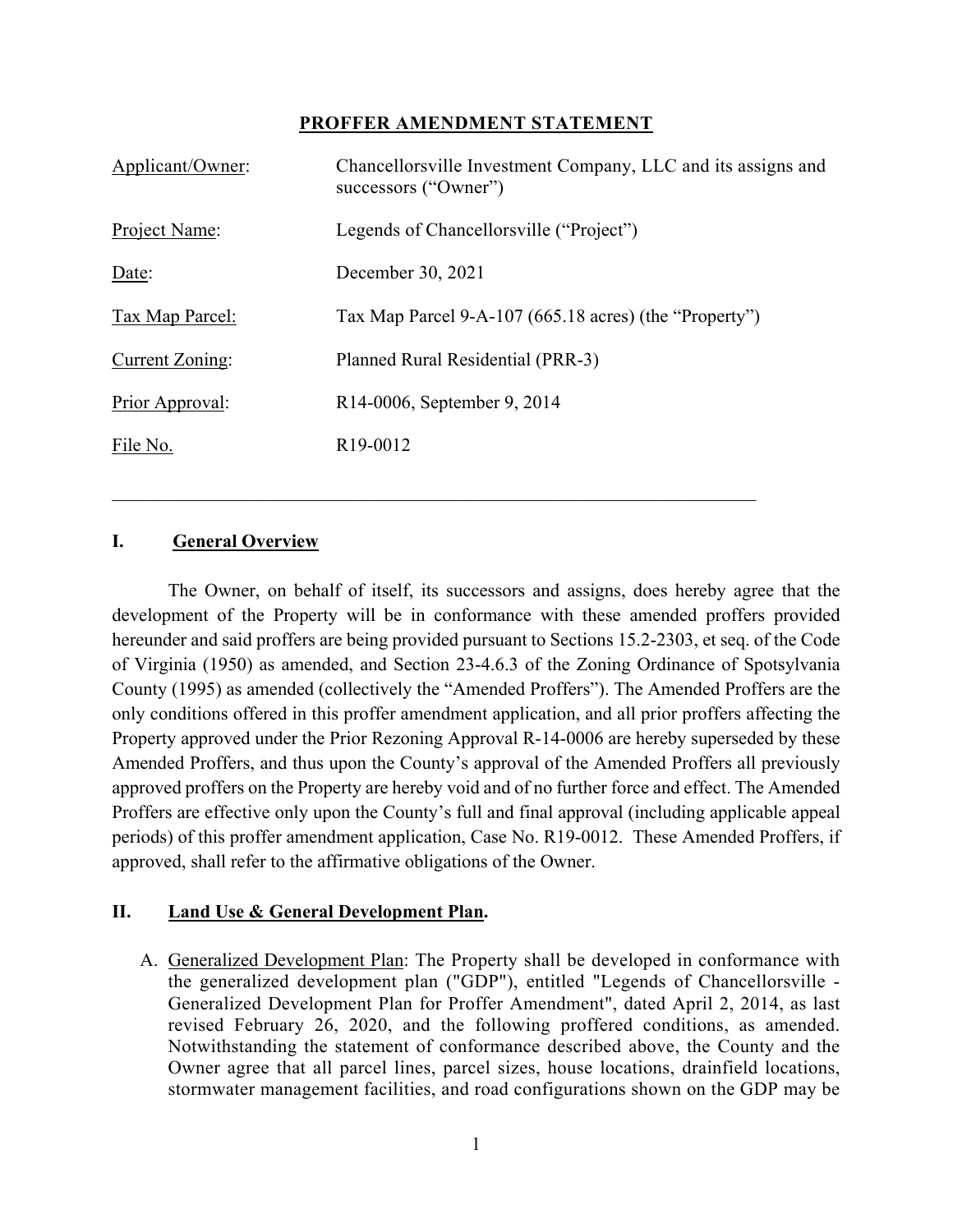modified by the Owners to fulfill final engineering and design for purposes of being fully compliant with federal and state agency regulations including, but not limited to, Virginia Department of Historical Resources ("DHR"), Virginia Department of Transportation ("VDOT"), Virginia Department of Environmental Quality ("DEQ"), Virginia Department of Conservation and Recreation ("DCR"), U.S. Army Corps. of Engineers, and the County's Zoning Ordinance, Subdivision Ordinance, and Design Standards Manual. Notwithstanding the foregoing, any material adjustments to the GDP shall be subject to the approval of the County's Zoning Administrator, and in no event shall approved adjustments to the GDP relieve the Applicant from providing any of the Amended Proffers.

#### B. Land Use

- 1. Owner shall designate Rural Preservation Areas totaling not less than 550 acres of the Property in the approximate locations identified on the GDP.
- 2. The following use shall be prohibited within the Property:
	- a. Cemetery.
- 3. The following secondary land uses shall be prohibited in the Rural Preservation Area portion of the Property as shown on the GDP:
	- a. Agriculture;
	- b. Equestrian facility;
	- c. Garden center;
	- d. Public facility/use;
	- e. Playground, playfield;
	- f. Single-family detached home;
	- g. Winery.

### **III. DEVELOPMENT OF PROPERTY**

1. The total number of detached, single-family dwelling units on the Property shall not exceed two hundred and eighteen (218) as identified on the GDP.

2. All single-family lots shall contain a "tree-save" area totaling not less than 35% of the gross area of the lot, in which trees greater than 12" diameter at breast height ("DBH") shall be preserved. Tree save areas will be identified on the site plan. Preservation and protection shall be done in accordance with DSM 6-4. From the date of final rezoning approval, no trees shall be cleared, damaged, or destroyed in any manner prior to the approval of an early clearing and grading site plan that identifies the tree saved area.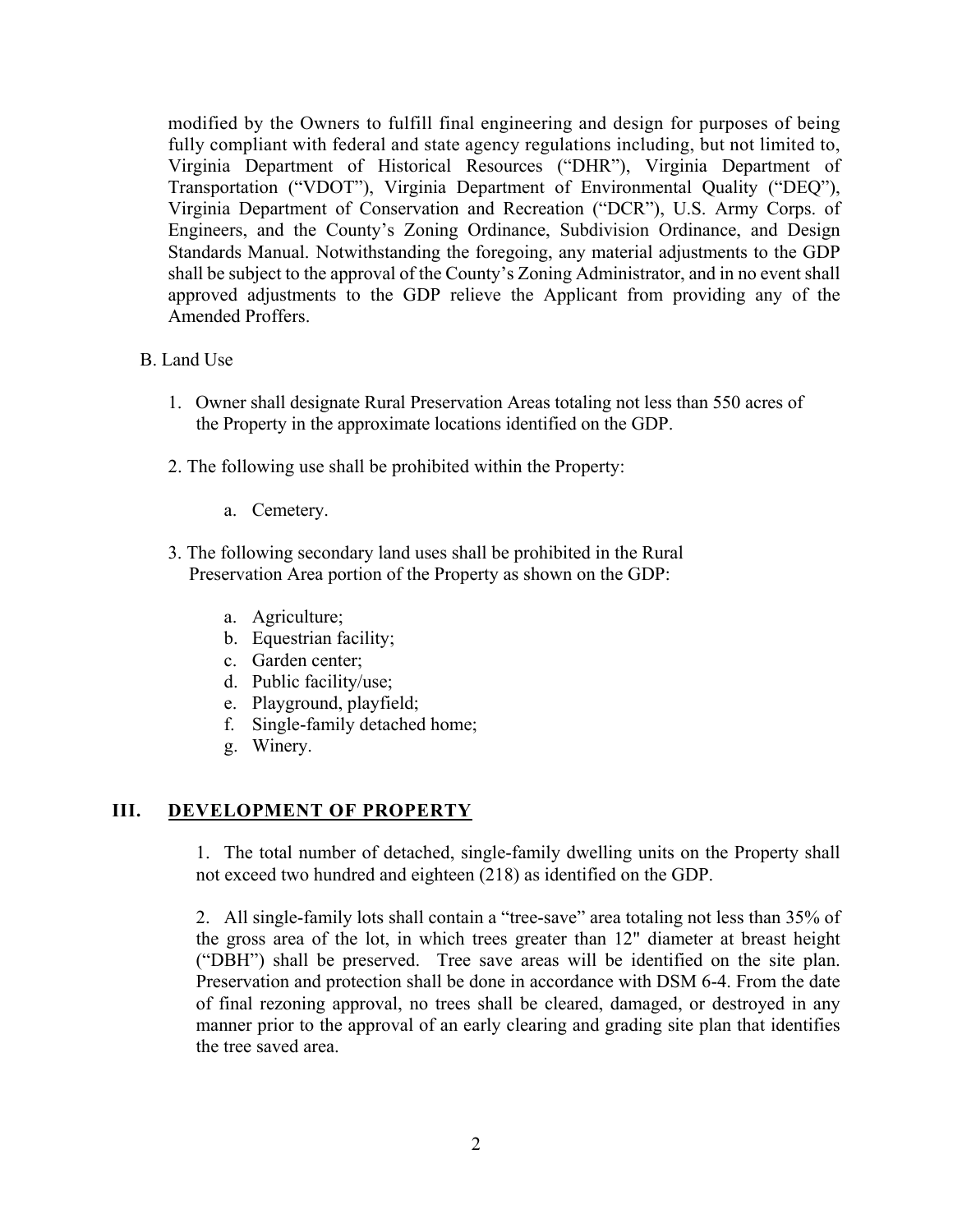Notwithstanding the foregoing, in the event the house or drainfield cannot feasibly be located outside of areas containing trees of 12" DBH or greater, at least 35% of the gross area of the lot shall be preserved outside of house or drainfield area to allow for naturally occurring tree reforestation and tree maturation. There shall be no requirement of replanting or planting of trees if the lot does not contain 12" DBH trees or greater or if the house or drainfield cannot feasibly be constructed to avoid 12" DBH or greater trees.

3. Use of aluminum siding as building material for single-family dwellings shall be prohibited. Vinyl siding may be included as an authorized building material, except it shall be no less than .040 inch in thickness, or any form of fiber cement, brick, or stone siding may be included as an authorized building material.

4. All asphalt roofing materials used on the primary dwelling units shall be 30-year architectural shingles or greater.

5. The minimum floor area for all dwelling units within the Property shall be as follows: (i) for all two story units a minimum of two thousand two hundred (2,200) finished and habitable square feet, exclusive of any garage; and (ii) for all one story units one thousand eight hundred (1,800) finished and habitable square feet, exclusive of any garage. Open porches, garages, unfinished basements and patios are not included in computing the floor area.

6. The Owner shall install a 4' high berm with evergreen vegetation to include Green Giant Arborvitae trees along Legends Drive as shown on the GDP at the time of construction of that portion of Legends Drive.

7. Clearing, land disturbance, and the construction of structures or amenities shall be prohibited within all Undisturbed Buffer Areas as shown on the GDP.

### **IV. TRANSPORTATION**

- 1. The Property shall have one main general traffic entrance into the southern portion of the Property on Plank Road (Route 3) and one main entrance into the northern portion of the Property on Ely's Ford Road as shown on the GDP.
- 2. The Owner shall preserve sufficient right-of-way at the intersection of Route 3 and Legends Drive to accommodate future signalization which may be required if adjacent properties are permitted to connect to Legends Drive. The required configuration of the easement shall be determined in consultation with the County and VDOT prior to site plan approval.
- 3. There shall be no road connection to Battlefield Drive.
- 4. No more than forty (40) single-family detached dwelling units shall have access to Elys Ford Road as shown on the GDP.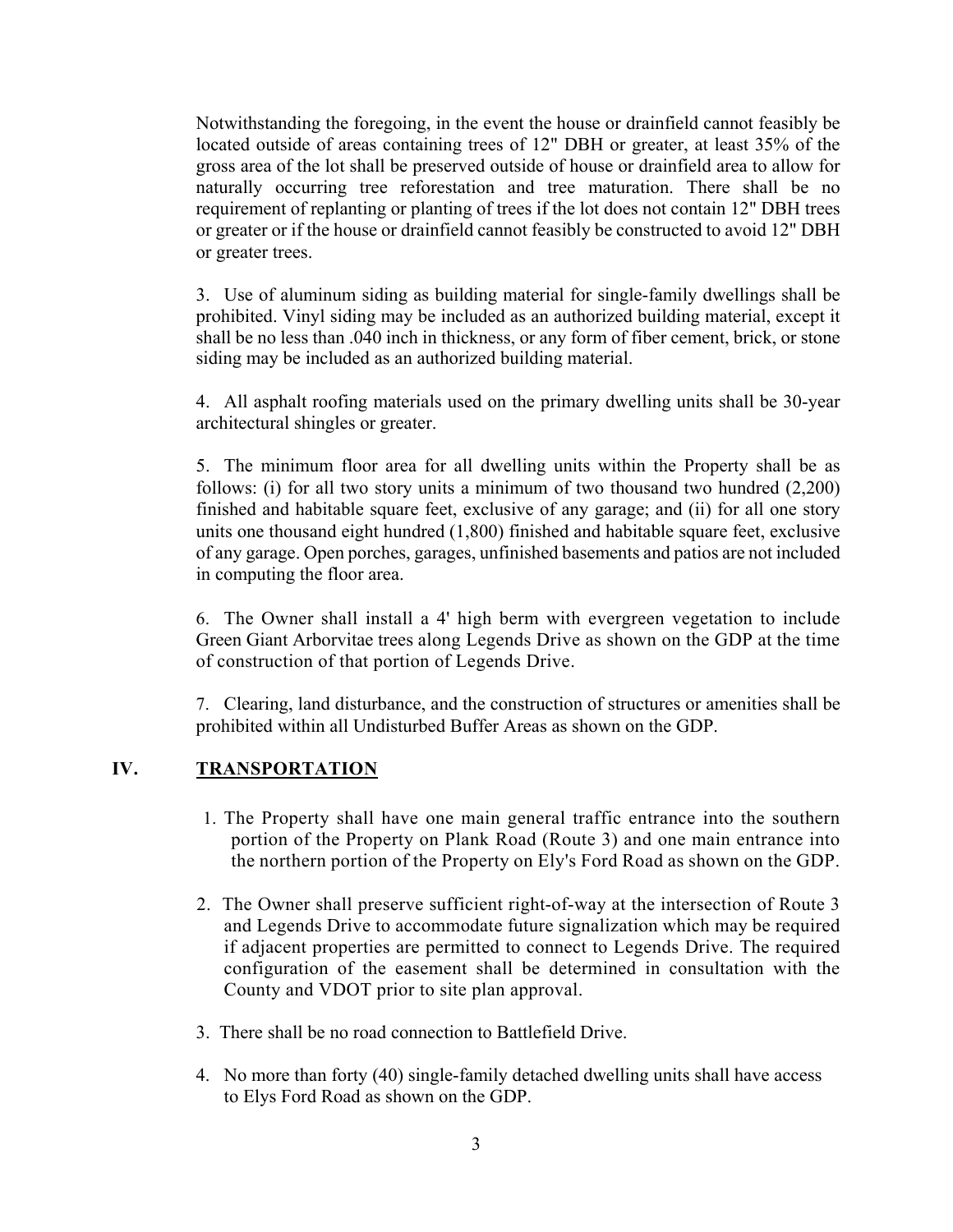## **V. UTILITIES**

1. No sewer drainfield shall be installed within 150' of the exterior boundary of the Property.

## **VI. FIRE & RESCUE**

1. Within 6 months of the completion of Legends Drive, Owner shall construct a dry hydrant connection to the Hunting Run reservoir to allow for fire protection water withdrawal by the Spotsylvania County Fire Department. Owner shall construct a gravel access drive from Legends Drive to the dry hydrant connection in a location and configuration approved by the County at site plan approval.

## **VII. CASH PROFFERS**

- 1. For each unit constructed after the first ten (10) units on the Property, the Owner shall pay a cash proffer to the County of \$13,000 per unit constructed upon the Property. Proffers payments shall be due after the County's final inspection and prior to issuance of an occupancy permit for each unit. The County Board of Supervisors may use the funds for any public facility/service the Board of Supervisors determines to be appropriate, subject to applicable limitations set by the Virginia Code.
- 2. Cash proffers herein described shall be adjusted annually on January  $1<sup>st</sup>$  to reflect any increase from the preceding year in the Consumer Price Index, U.S. City Average, All Urban Consumers (CPI-U) (the "CPI") prepared and reported monthly by the U.S. Department of Labor. The adjustment shall be made by multiplying the Per Unit Contribution for the preceding year by the change in the CPI from December  $1<sup>st</sup>$  in the preceding year. If the CPI-U is discontinued by the U.S. Department of Labor, the Zoning Administrator shall designate an appropriate index or formula, such as the Marshall & Swift Building Cost Index, having the same general acceptance as to use the reliability as the CPI-U herein described.

## *[AUTHORIZED SIGNATURES TO FOLLOW*]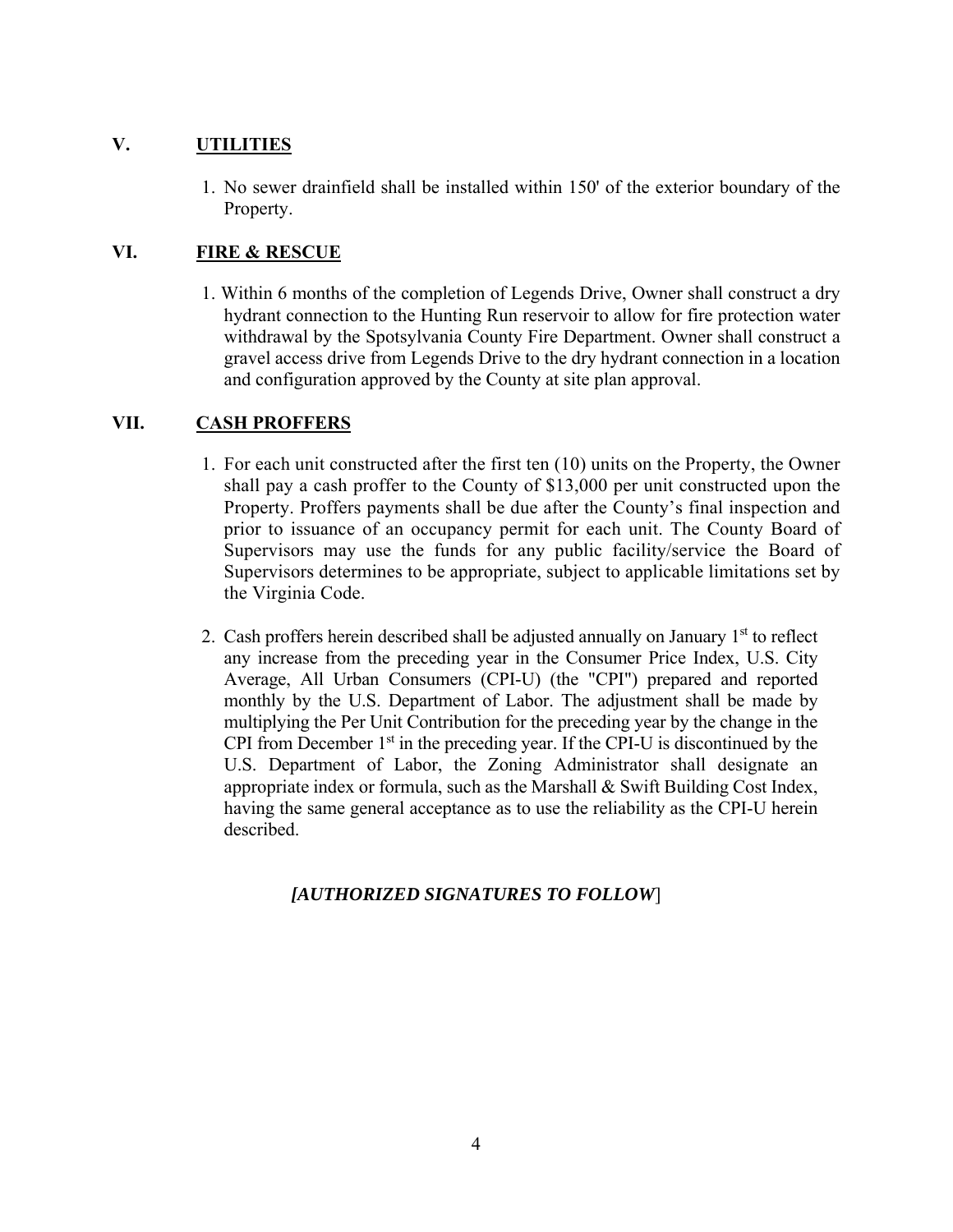Agreed to as witnessed by the following signature:

Chancellorsville Investment Company, LLC a Florida limited liability company

By: SH ADVISORS, Inc., its Manager a Florida corporation

 $\mathbf{By:}$ B. Judson Honaker, Jr., President

COMMONWEALTH OF VIRGINIA CITY/COUNTY OF \_\_\_\_\_\_\_\_\_\_\_\_\_\_\_\_\_\_\_\_\_\_\_\_\_\_, to wit:

The foregoing instrument was acknowledged before me this  $\_\_$  day of  $\_\_$ 202 , by B. Judson Honaker, Jr., in his capacity as President of SH ADVISORS, Inc., a Florida corporation, Manager of Chancellorsville Investment Company, LLC a Florida limited liability company.

WITNESS my hand and official seal.

Notary Public

Print Name: My Commission Expires: Registration No. [SEAL]